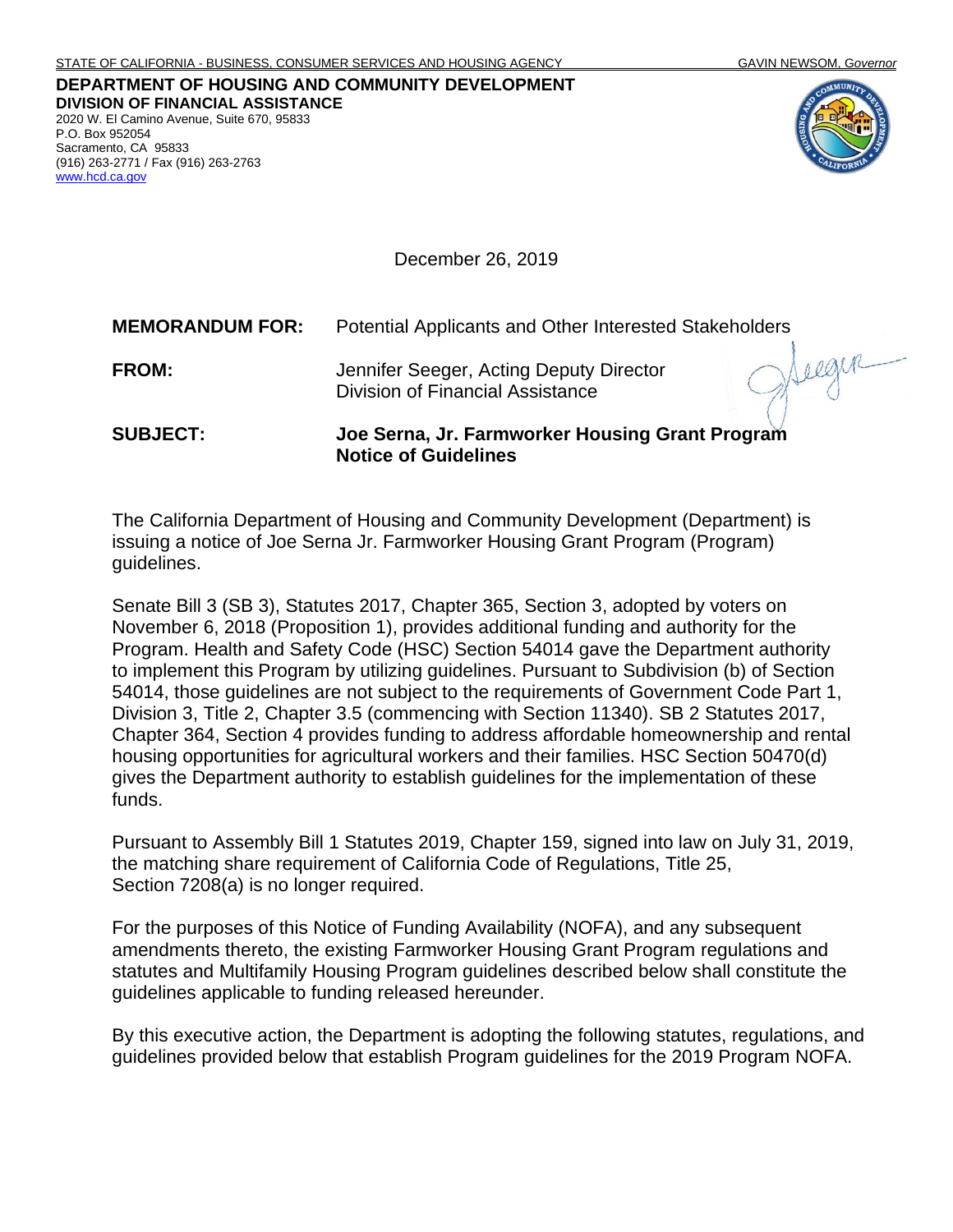Joe Serna, Jr. Farmworker Housing Grant Program Notice of Guidelines December 26, 2019 Page 2

- State Program Statutes: [HSC Section 50517.5](https://leginfo.legislature.ca.gov/faces/codes_displayText.xhtml?lawCode=HSC&division=31.&title=&part=2.&chapter=3.2.&article=) et. seq.
- State Program Regulations: California Code of Regulations (CCR), Title 25, Division 1, Chapter 7, [Subchapter 3,](http://www.hcd.ca.gov/grants-funding/already-have-funding/uniform-multifamily-regulations/docs/New_Serna_Regulations.pdf) Article 1:
	- o Section 7200. Purpose and Scope.
	- o Section 7201. Uniform Multifamily Underwriting and Program Rules except as amended by the Section 7305 and 7313 of the Multifamily Housing Program guidelines.
	- o Section 7202. Definitions.
	- o Section 7204. Project Eligibility Requirements.
	- o Section 7205 (a) and (b). Applicant Eligibility Requirements.
	- o Section 7205.1 and 7205.2. Limited Partnership and Nonprofit Corporation Eligibility Requirements.
	- $\circ$  Section 7206 (a), (b), and (c). Eligible Activities.
	- o Section 7207. Site Control Requirements.
	- o Section 7208 (b), (c), (d), and (e). General Requirements.
	- o Section 7209. Minimum Number of Assisted Units and Affordability.
	- o Section 7209.5. Eligible Expenditures.
	- o Section 7210. Site and Design Criteria.
	- o Section 7211. Loan Terms and Requirements.
	- $\circ$  Section 7215. (b), (c), and (d). Application Process.
	- o Section 7217. Contents of Applications.
	- o Section 7220. Grant or Loan Cancellation.
	- o Section 7222. Environmental Clearances.
	- o Section 7224 (c) and (d). Coordination with Federal Agencies.
	- o Section 7225. Standard Agreement.
	- o Section 7226. Standard Agreement.
	- o Section 7228. Conveyance of the Housing Development.
	- o Section 7230. Subordination.
	- o Section 7231. Regulatory Agreement.
	- o Section 7232. Disbursements.
	- o Section 7234. Operation of Rental Housing Developments.
	- o Section 7236. Termination of Standard Agreement.
	- o Section 7238. Disposition of Recaptured Grant Funds.
- [June 19, 2019 Multifamily Housing Program \("MHP"\)](http://www.hcd.ca.gov/grants-funding/active-funding/mhp/docs/Round-1-MHP-Final-Guidelines.pdf) Guidelines:
	- o Section 7301 Definitions, unless in conflict with definitions in Section 7202 of the Serna Program Regulations.
	- $\circ$  Section 7302 (h)(1) and (2). Eligible Project.
	- o Section 7305(b). Cost Limitations.
	- $\circ$  Section 7307(b)(1)-(2). Maximum Loan Amounts except for the initial base amounts described below.
	- o Section 7308. Interest Rate and Loan Repayments.
	- o Section 7312. Rent Standards except for the provision that rent limits shall be based on income limits up to 80 percent of Area Median Income (AMI) instead of 60 percent of AMI.
	- $\circ$  Section 7313 (a)(1). Use of Operating Income.